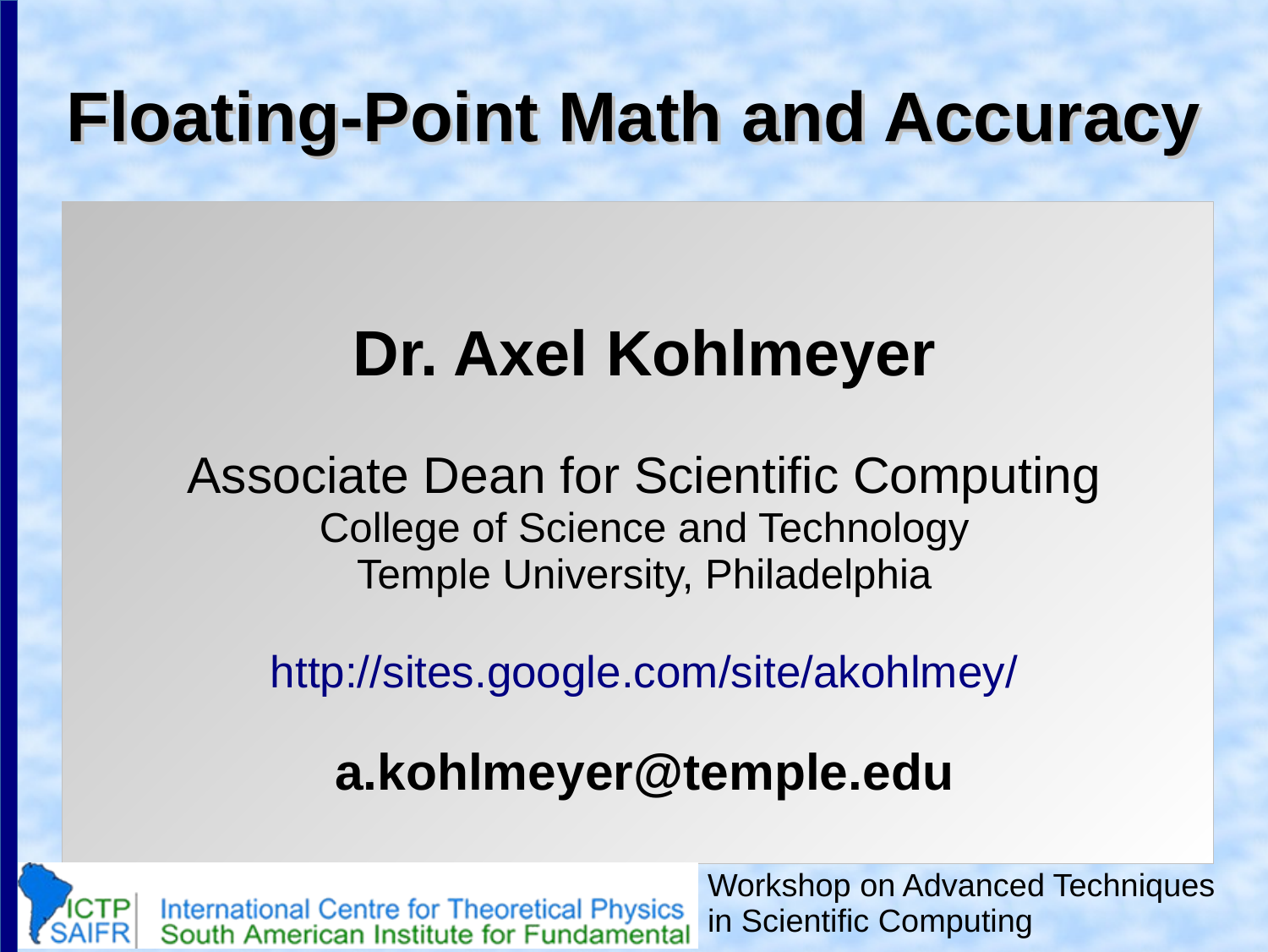# Errors in Scientific Computing

- Before computations:
	- Modeling: neglecting certain properties
	- Empirical data: not every input is known perfectly
	- Previous computations: data may be taken from other (error-prone) numerical methods
	- Sloppy programming (e.g. inconsistent conversions)
- During computations:
	- Truncation: a numerical method approximates a continuous solution
	- Rounding: computers offer only finite precision in representing real numbers

International Centre for Theoretical Physics<br>South American Institute for Fundamental

Workshop on Advanced Techniques in Scientific Computing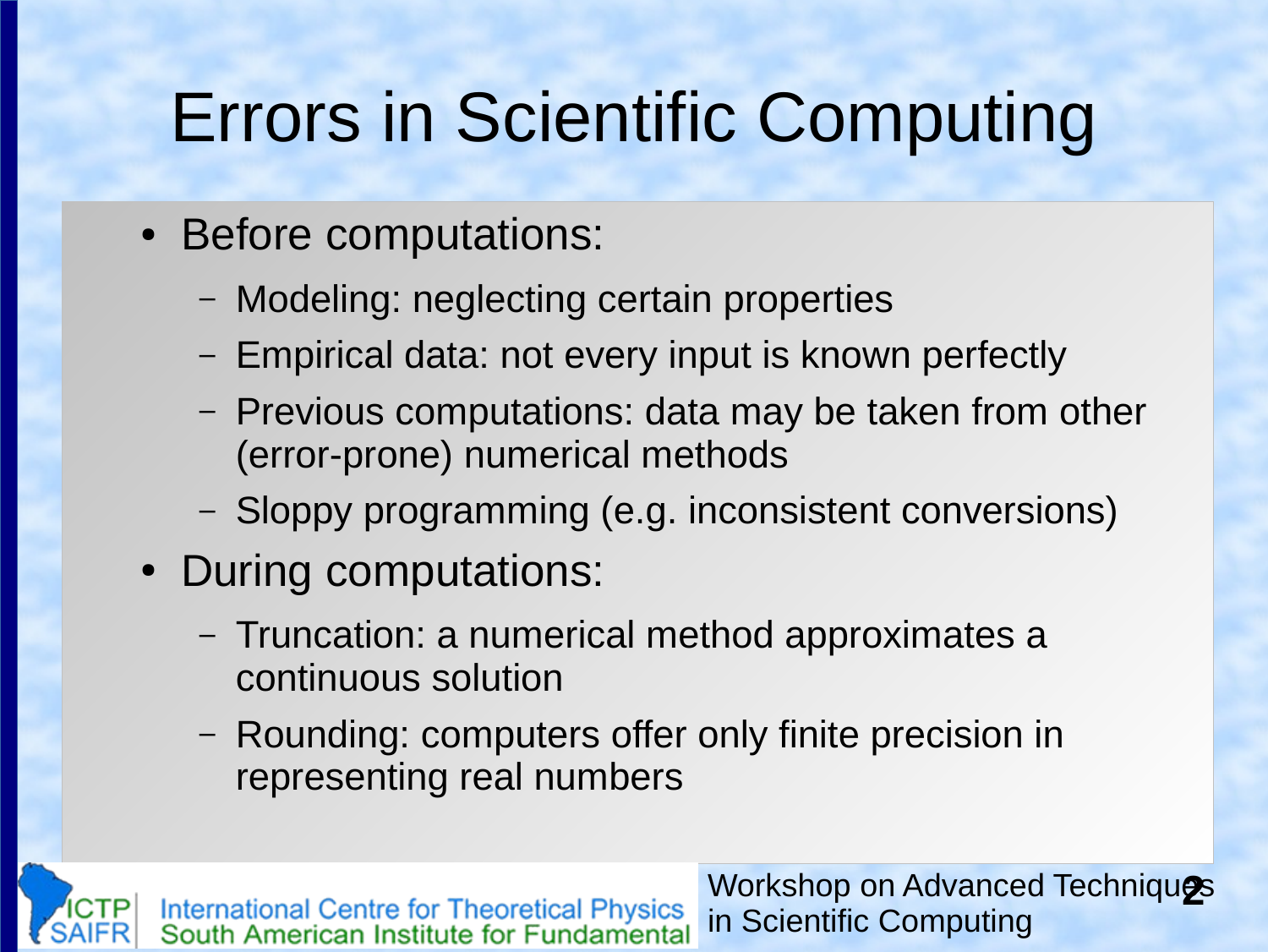### Example

• Computing the surface of the earth using

 $A = 4\pi r^2$ 

- This involves several approximations:
	- Modeling: the earth is not exactly a sphere
	- Measurement: earth's radius is an empirical number
	- $\cdot$  Truncation: the value of π is truncated
	- Rounding: all numbers used are rounded due to arithmetic operations in the computer
- Total error is the sum of all errors, but one of them is often the dominant error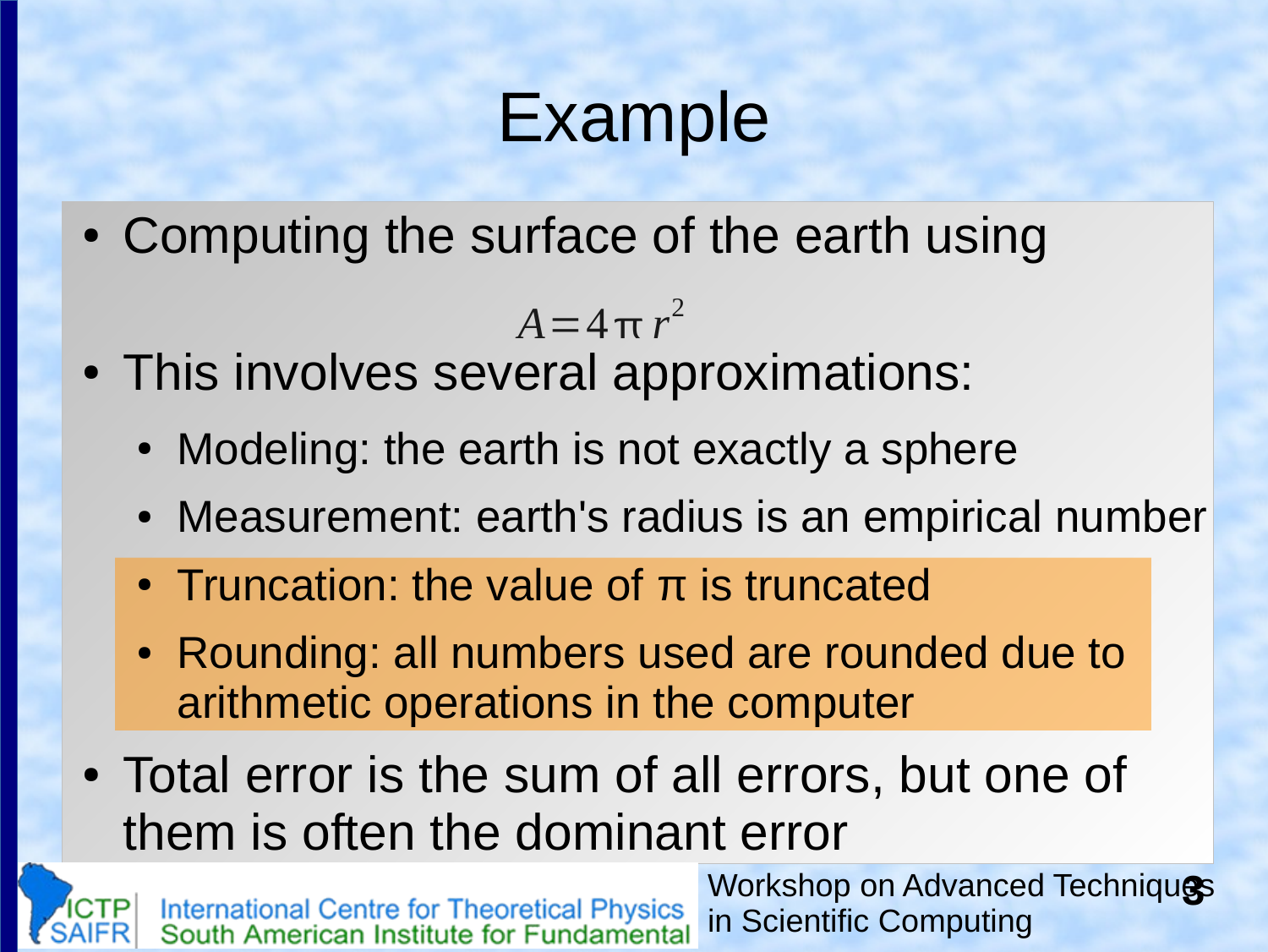# Representing Numbers (1)

- Real numbers have unlimited accuracy
- Yet computers "think" digital, i.e. in integer math => only a fixed **range** of numbers can be represented by a fixed number of bits => **distance** between two integers is 1
- We can reduce the distance through fractions (= fixed point), but that also reduces the range

|       | $16$ -bit    | 32-bit       | 64-bit                                                                   | 28-bit / 4-bit                                                                                | 22-bit / 10-bit      |
|-------|--------------|--------------|--------------------------------------------------------------------------|-----------------------------------------------------------------------------------------------|----------------------|
| Min.  |              |              | $-32768$ $-2147483648$ $\sim$ $-9.2233 \times 10^{-18}$ $-16777216.0000$ |                                                                                               | $-2048,000000$       |
| Max.  |              |              |                                                                          | $32767$ $2147483647$ $\sim$ 9.2233 $\star$ 10 <sup>-18</sup> 16777215.9375 $\sim$ 2047.999023 |                      |
| Dist. | $\mathbf{1}$ | $\mathbf{1}$ | $\sim$ 1 $\sim$                                                          |                                                                                               | 0.0635  0.0009765625 |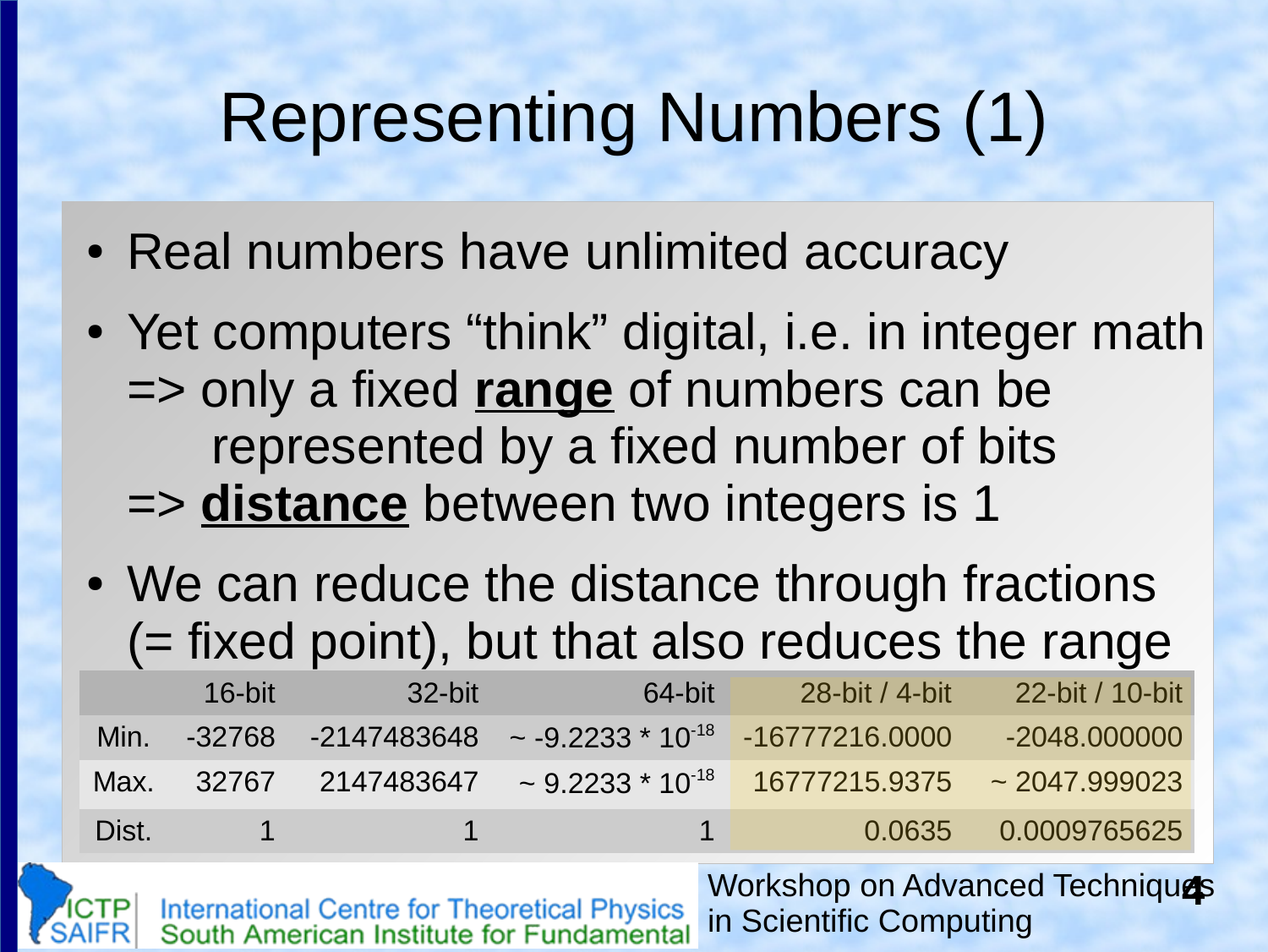# Representing Numbers (2)

- Need a way to represent a wider range of numbers with a same number of bits
- Need a way to represent numbers with a reasonable amount of precision (distance)
- Same relative precision often sufficient:

=> Scientific notation: +/-(mantissa) \* (base) +/-(exponent) Mantissa -> integer fraction

Base  $\rightarrow$  2

Exponent -> a small integer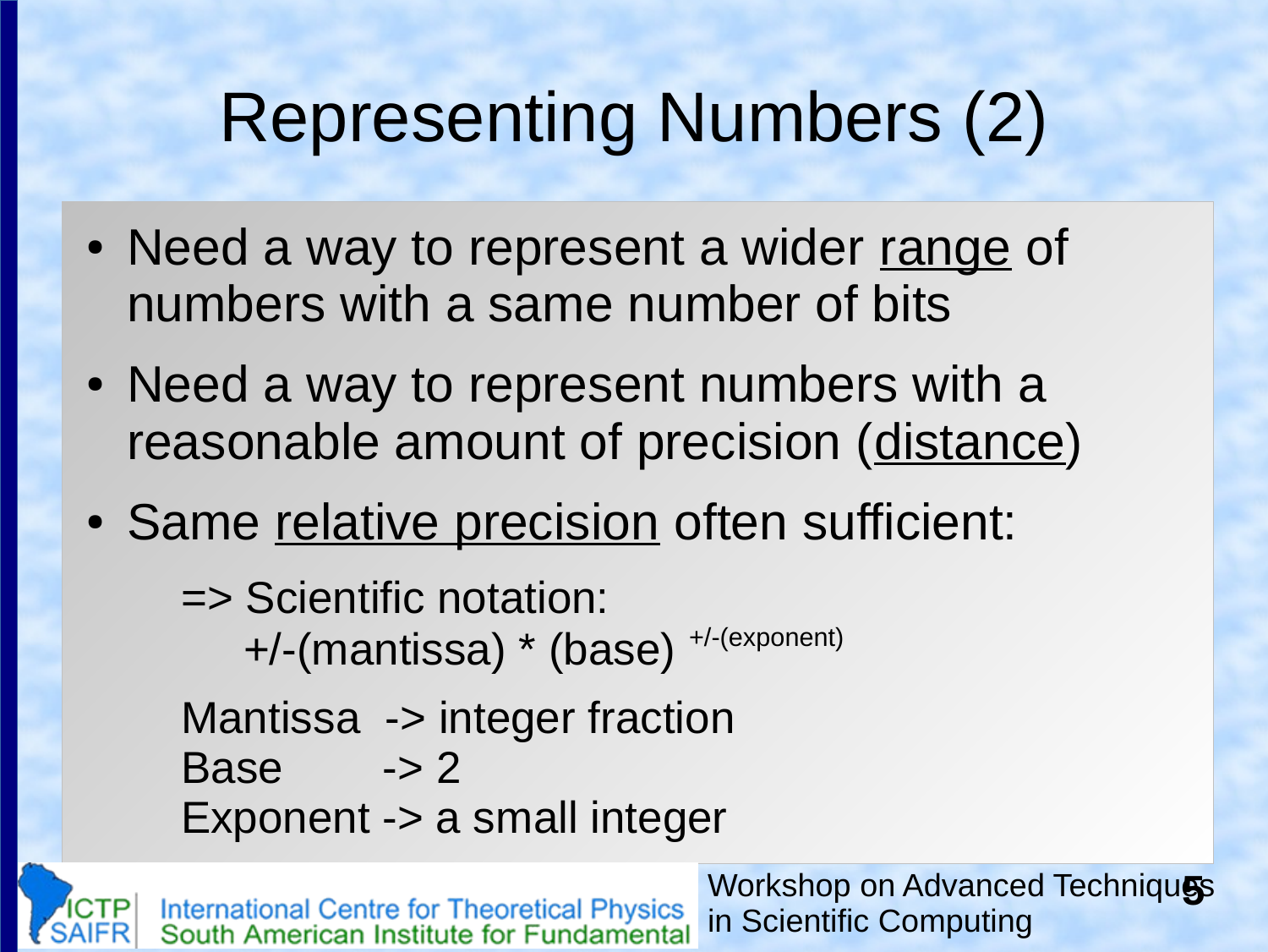# IEEE 754 Floating-point Numbers

- The IEEE 754 standard defines: storage format, result of operations, special values (infinity, overflow, invalid number), error handling => portability of compute kernels ensured
- Numbers are defined as bit patterns with a sign bit, an exponential field, and a fraction field<br>sign exponent(8-bit)<br>fraction (23-bit)
	- Single precision: 8-bit exponent 23-bit fraction
	- Double precision: 11-bit exponent 52-bit fraction





International Centre for Theoretical Physics<br>South American Institute for Fundamental

**Workshop on Advanced Techniques** in Scientific Computing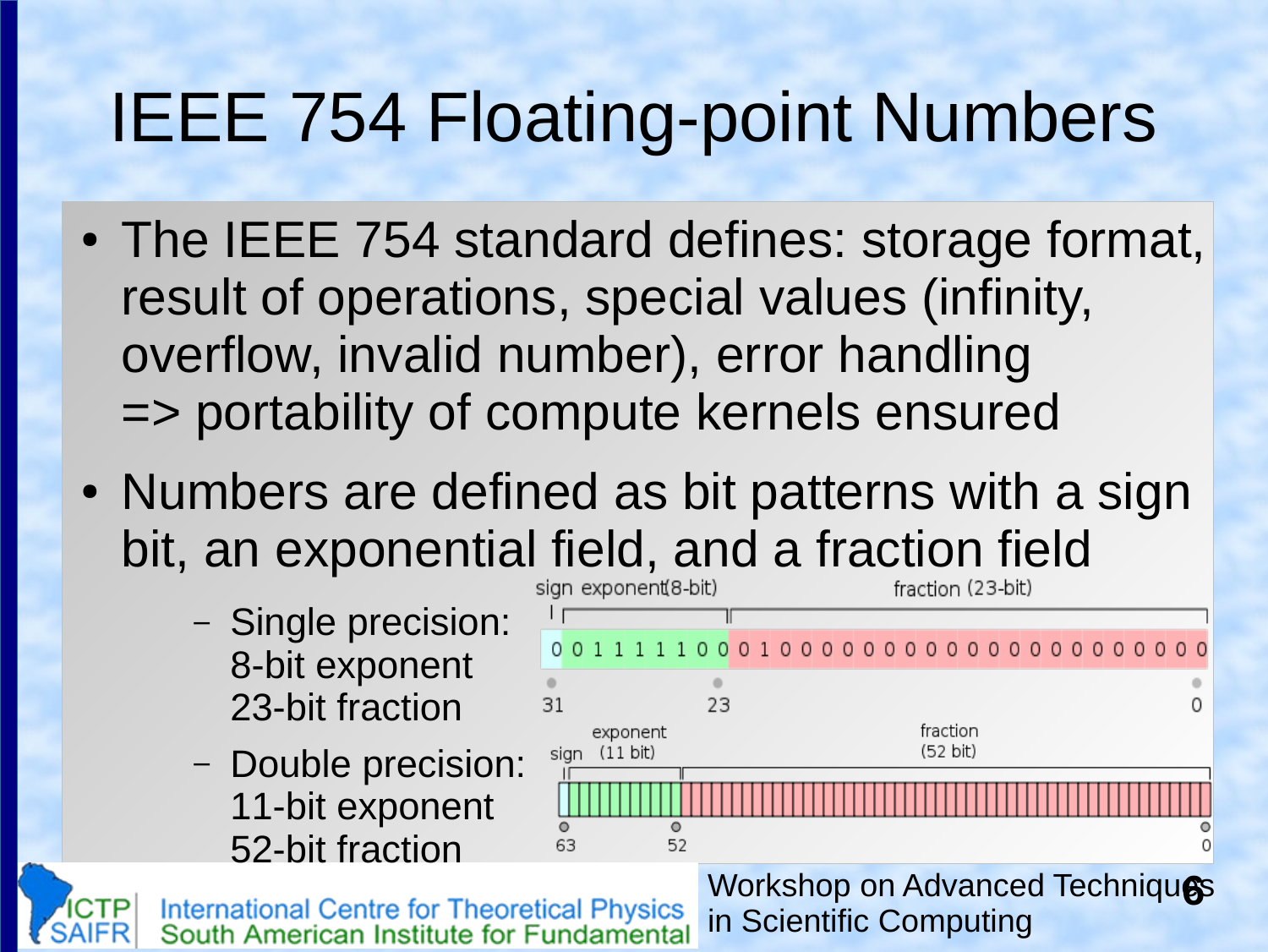# Values of Floating-Point Numbers

- Value:  $(1 (mantissa)/(2<sup>(fraction bits)</sup>) * 2<sup>(exponent-bias)</sup>)$  $1.0 \leq$  (mantissa) < 2.0, (exponent)  $\geq 0$
- Special case: 0.0 is all bits set to zero Special case: -0.0 is like 0.0 but sign bit is set More special cases: Inf, -Inf, NaN, -NaN
- Single precision:  $-±1.2*10<sup>-38</sup> < x < -±3.4*10<sup>38</sup>$ actual precision: ~7 decimal digits
- Double precision:  $-±2.2*10<sup>-308</sup> < x < -±1.8*10<sup>308</sup>$ actual precision: ~15 decimal digits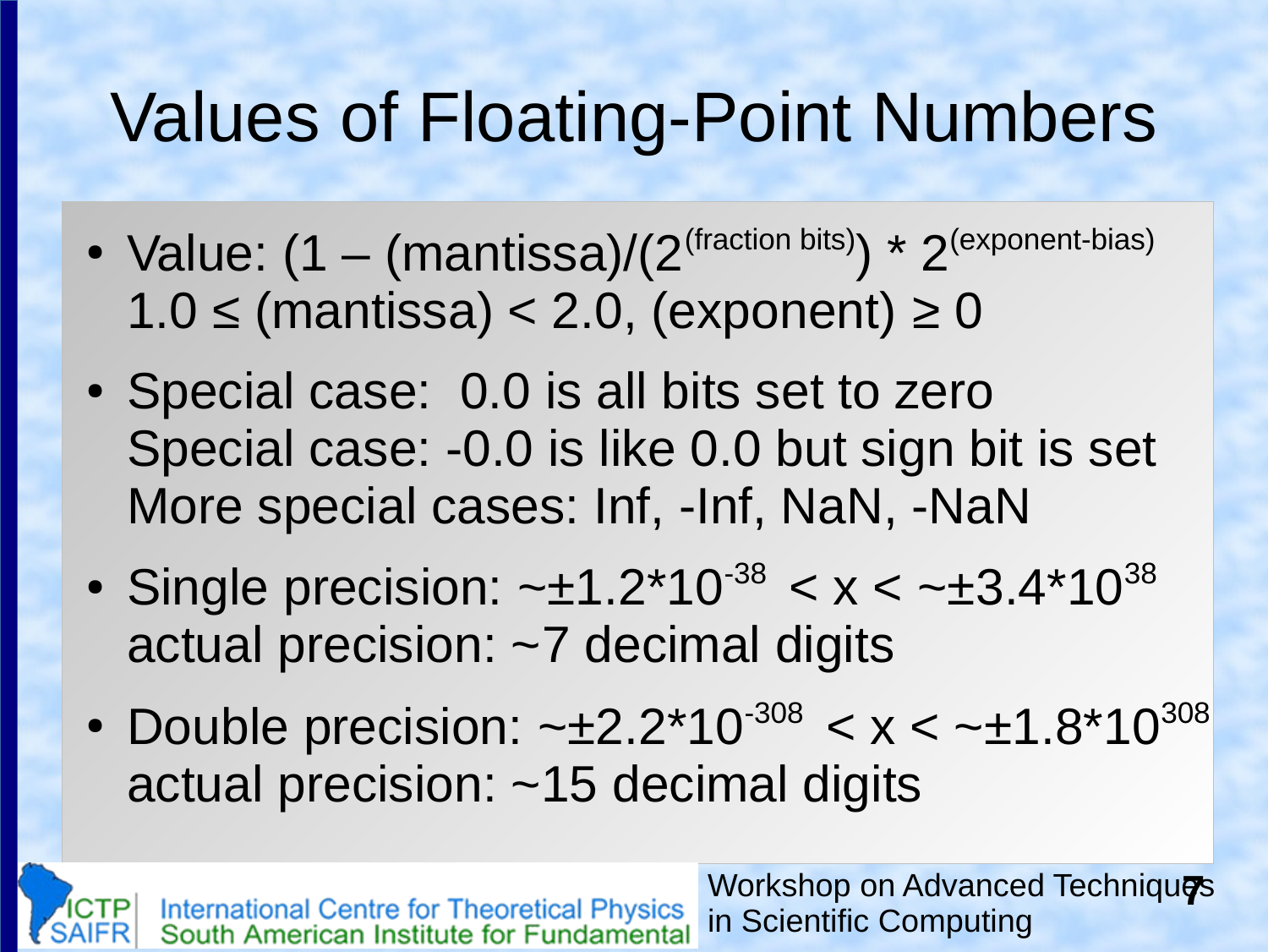# Density of Floating-point Numbers

- How can we represent so many more numbers in floating point than in integer? *We don't!*
- The number of unique bit patterns has to be the same as with integers of the same bitness
- There are 8,388,607 single precision numbers in *1.0< x <2.0*, but only 8191 in *1023.0< x <1024.0*
- $\cdot$  => absolute precision depends on the magnitude
- $\cdot$  => some numbers are not represented exactly => approximated using rounding mode (nearest)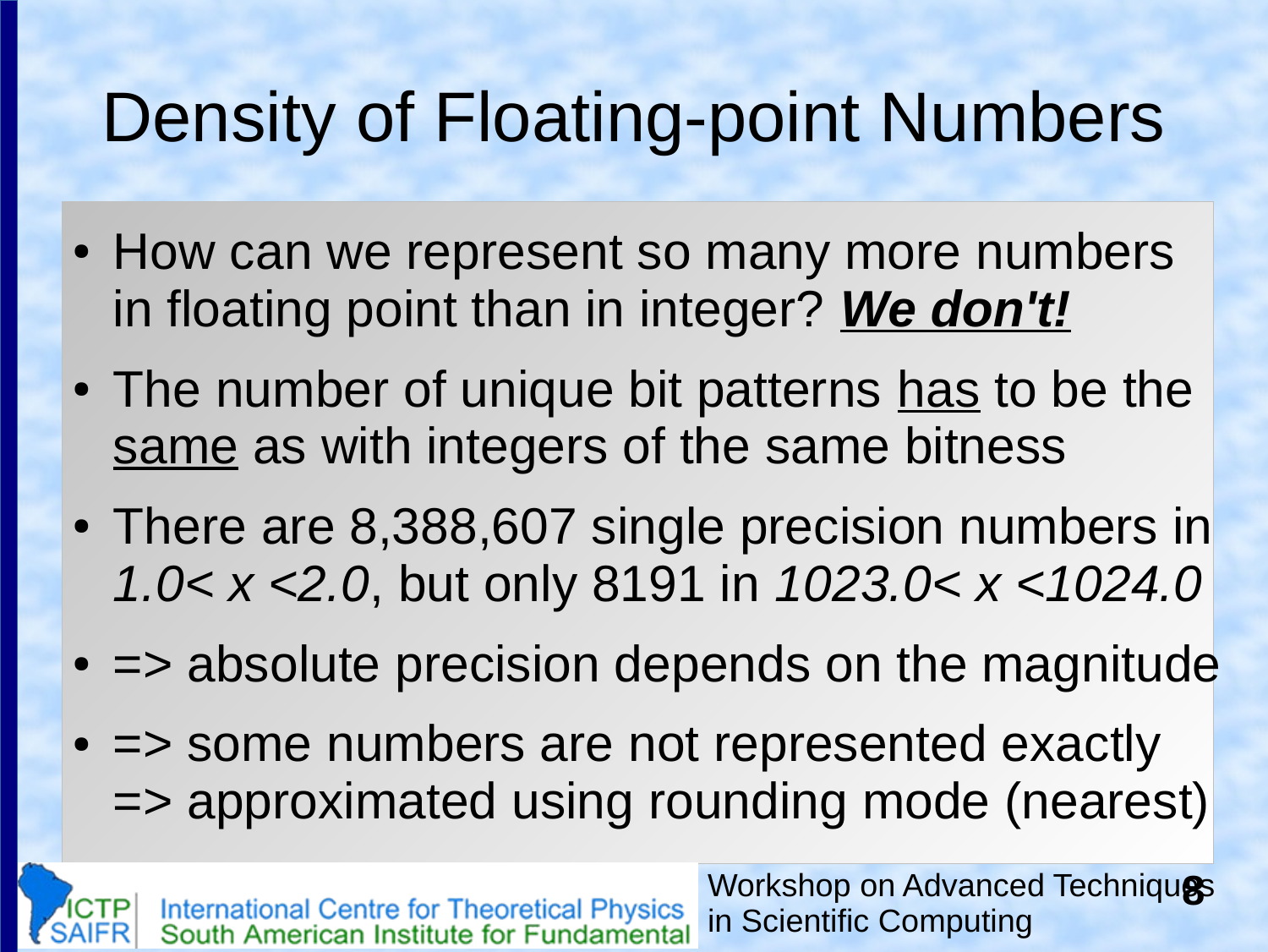# Math with Floating Point Numbers

#### Addition:

- Right bitshift mantissa and increment exponent of smaller number until both exponents are the same
- Add mantissa of both numbers and bitshift until mantissa is between 1.0 and 2.0 again
- Only if both numbers have the same sign and the same exponent precision is preserved

#### Multiplication:

- Add exponents and multiply mantissa of both numbers
- Bitshift mantissa until its value is between 1.0 and 2.0
- No loss of precision; error is larger error of either number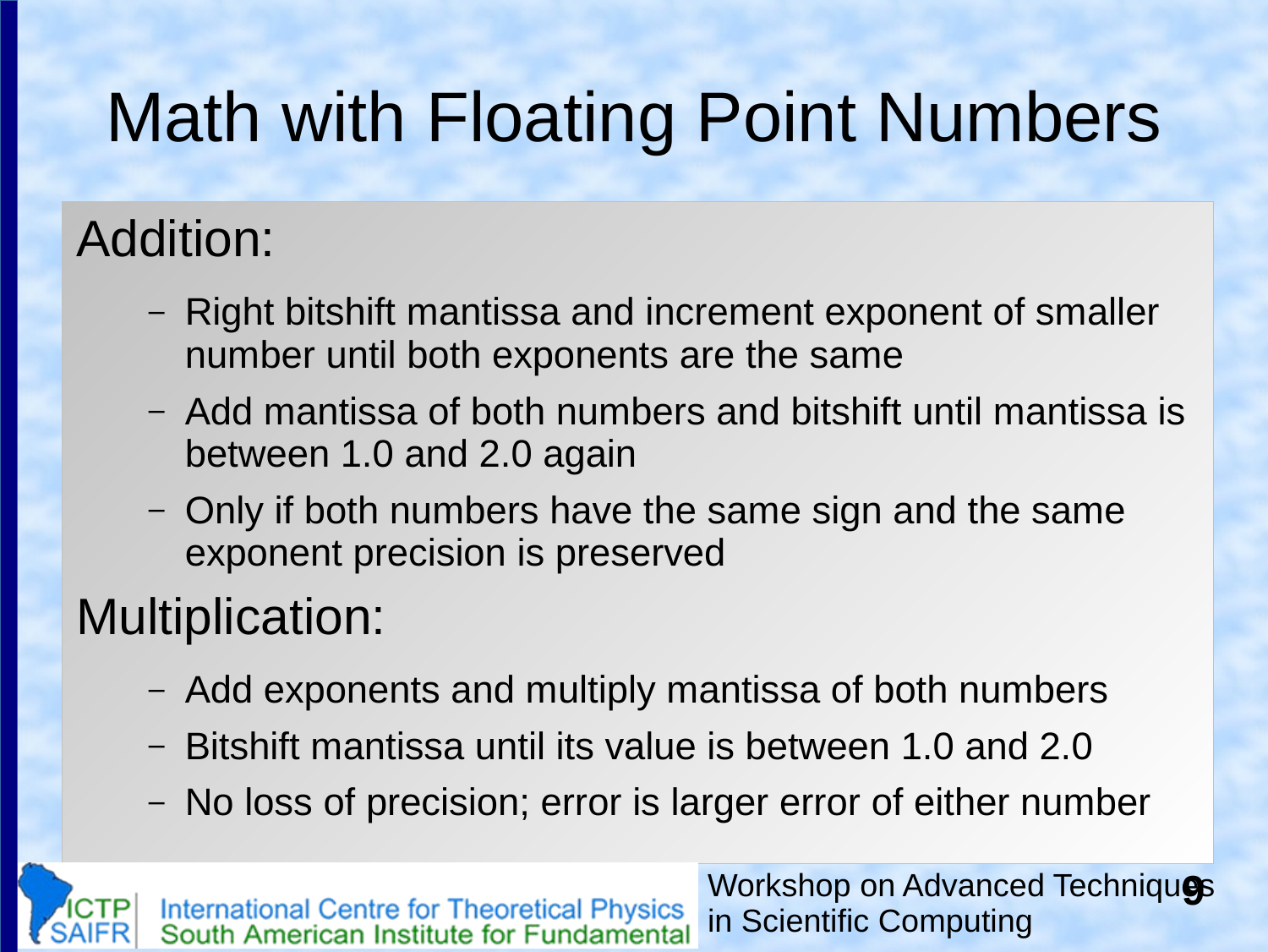# Floating-Point Math Pitfalls

- Floating point math is commutative, but not associative! Example (single precision):  $1.0 + (1.5*10^{38} + (-1.5*10^{38})) = 1.0$  $(1.0 + 1.5*10^{38}) + (-1.5*10^{38}) = 0.0$
- $\cdot$  => the result of a summation depends on the order of how the numbers are summed up
- $\bullet$   $\Rightarrow$  results may change significantly, if a compiler changes the order of operations for optimization
- $\bullet$   $\Rightarrow$  prefer adding numbers of same magnitude => avoid subtracting very similar numbers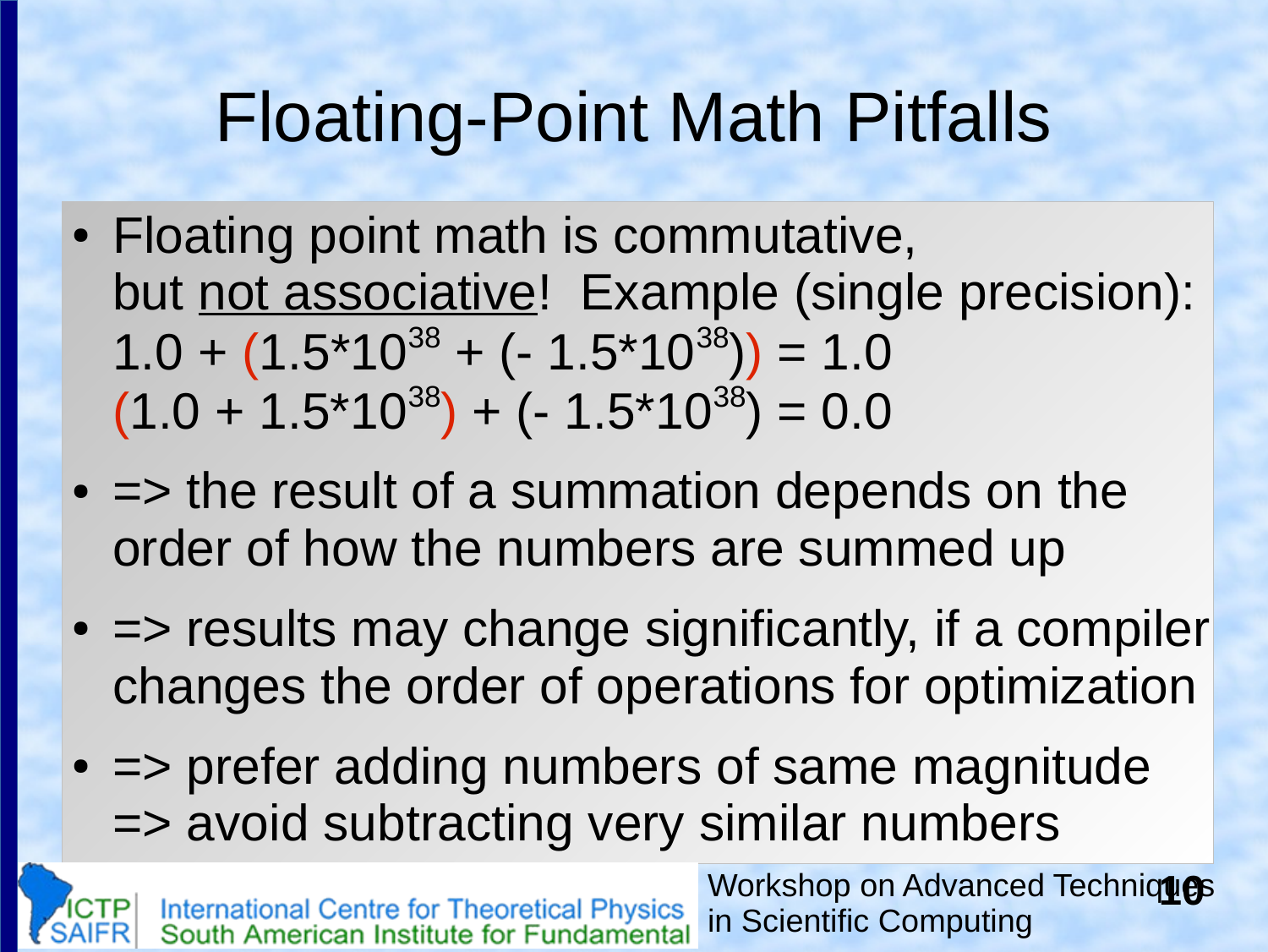# How To Reduce Errors

- Use double precision unless you can be sure of error cancellation or using an imprecise model => collides with vectorization and GPU/MIC
- When summing numbers of different magnitude
	- Sort first and sum in ascending order
	- Sum in blocks (pairs) and then sum the sums
	- Use integer fraction, if range and precision allow it
- NOTE: summing numbers in parallel may give different results depending on parallelization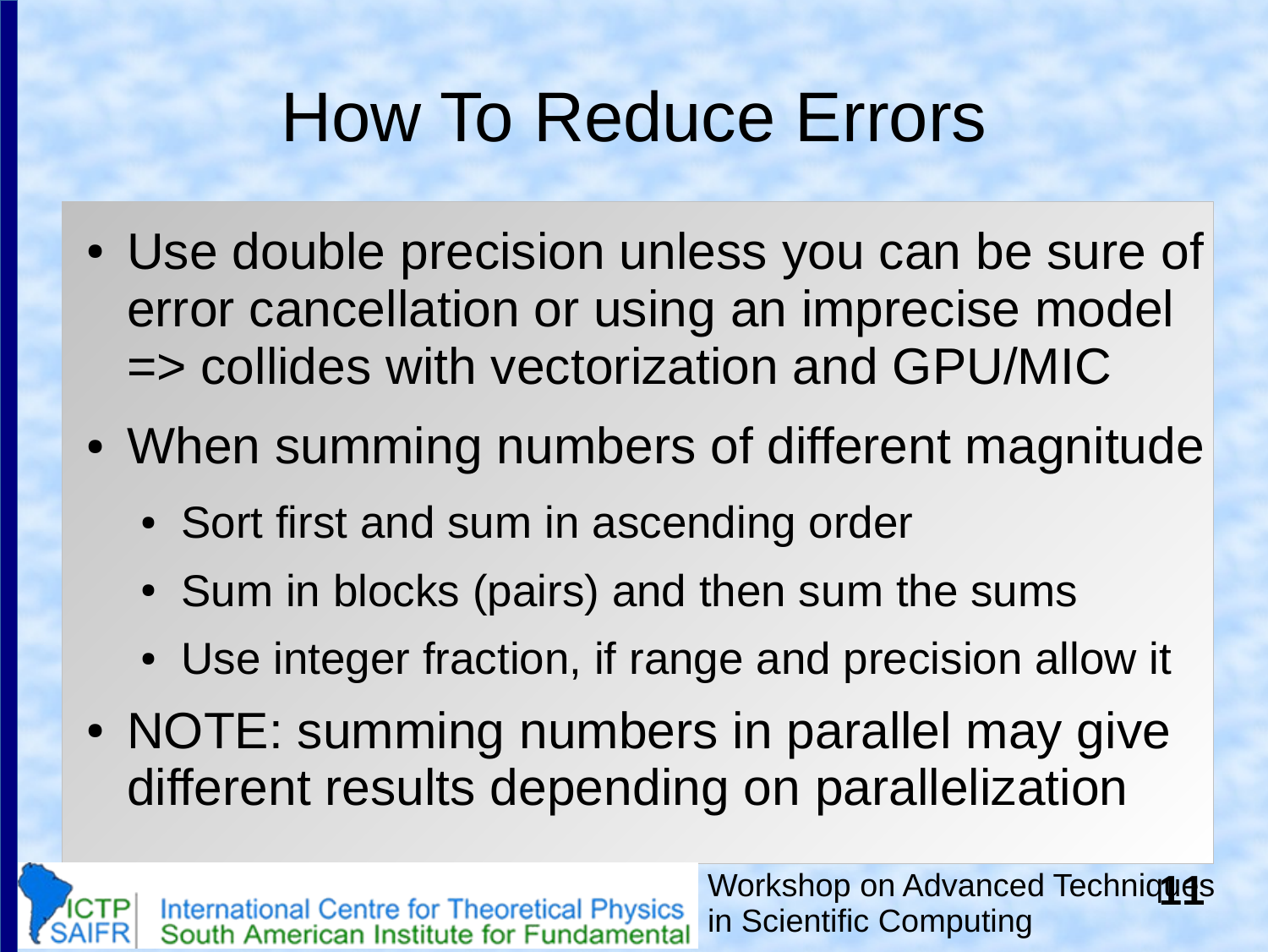# Floating Point Comparison

- Floating-point results are usually **inexact** => comparing for equality is dangerous Example: don't use a floating point number for controlling a loop count. Integers are made for it
- It is OK to use exact comparison:
	- When results have to be bitwise identical
	- To prevent division by zero errors
- $\cdot$   $\Rightarrow$  compare against expected absolute error
- $\bullet$   $\Rightarrow$  don't expect higher accuracy than possible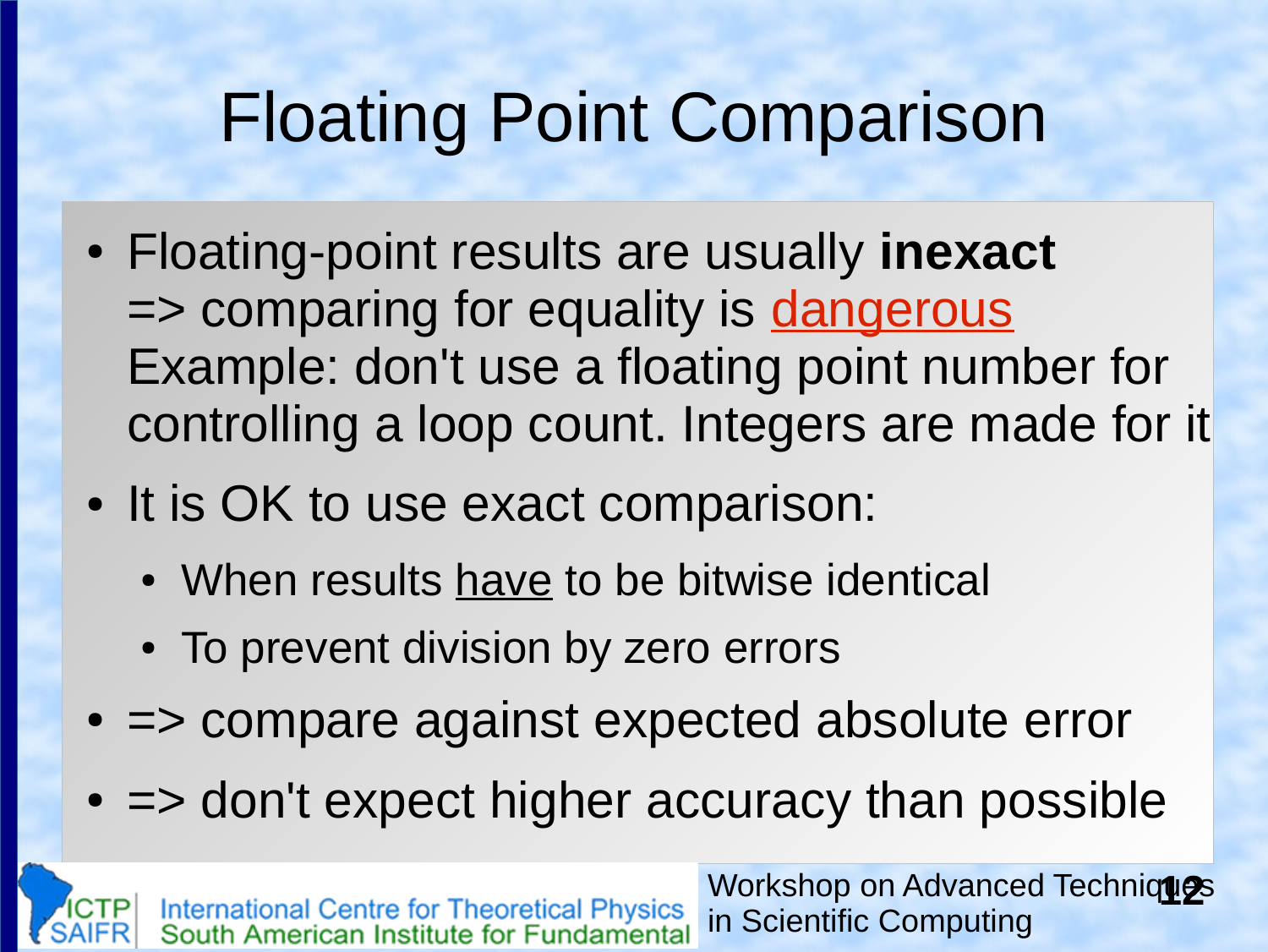# Floating Point vs. Math Library

- libm is part of standard C, thus it is ubiquitous
- Provides a large variety of mathematical functions / operations on floating-point numbers but not many alternatives for x86/x86\_64 exist
- Focus is typically put on standard compliance
- The x86 floating point unit contains most of the functionality internally, but most as firmware; SSE and AVX do not provide these
- The x86 FPU log() is slower than GNU libm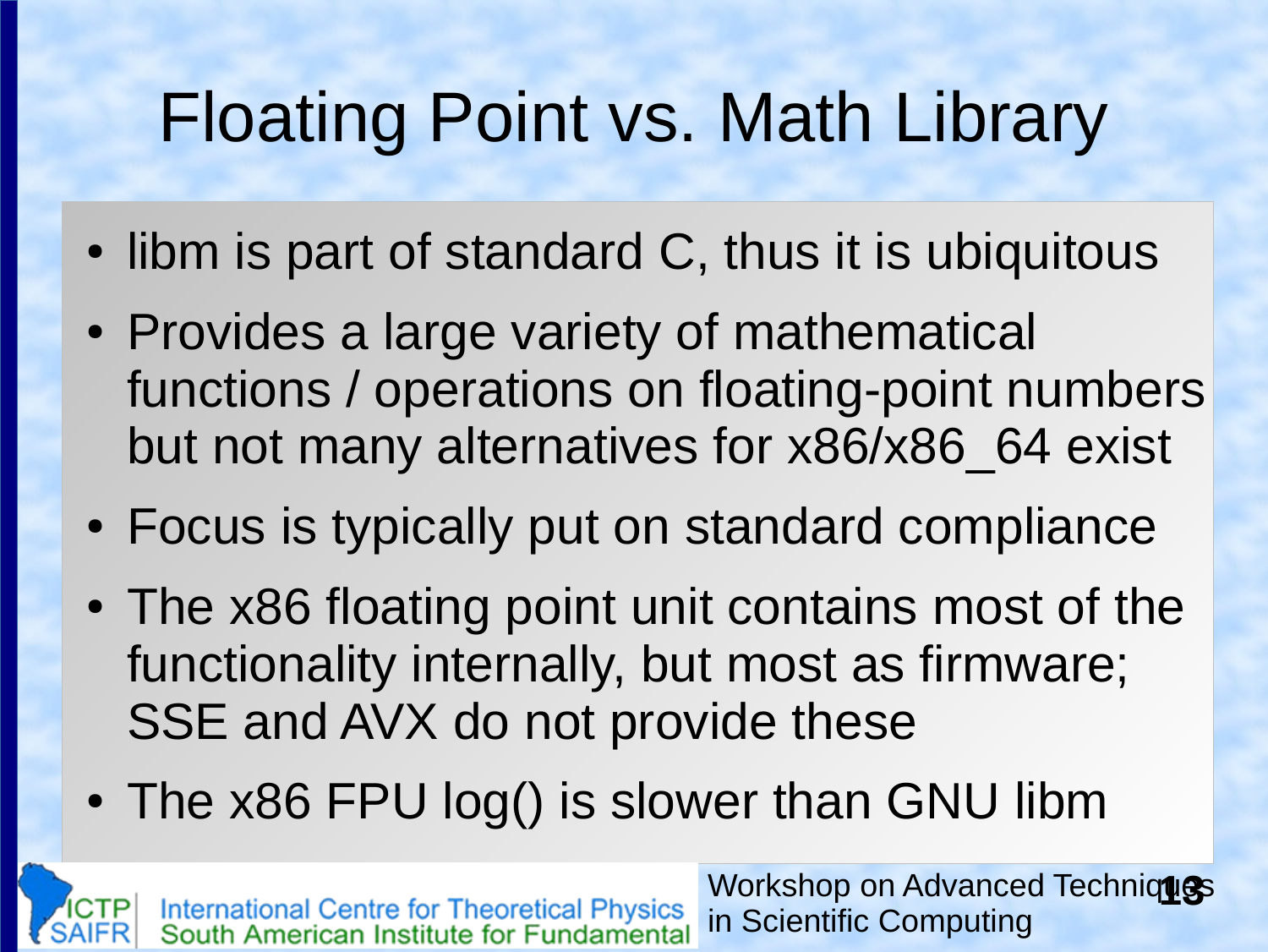# Test Examples (1)

- **inverse**: computes  $y=1/x$  and  $z=x*y$  and checks if the result is exactly 1.0. Compare compilation using gfortran -O2 and gfortran -O2 -ffast-math
- **Loop**: advance x from 0.0 to 1.0 in increments of 0.01. Compare looping over integer and real
- **epsilon**: determine the floating-point precision through searching for the largest epsilon for which  $1.0 + \varepsilon = 1.0$ . Start with  $\varepsilon = 1.0$  and repeatedly dividing by 2.0